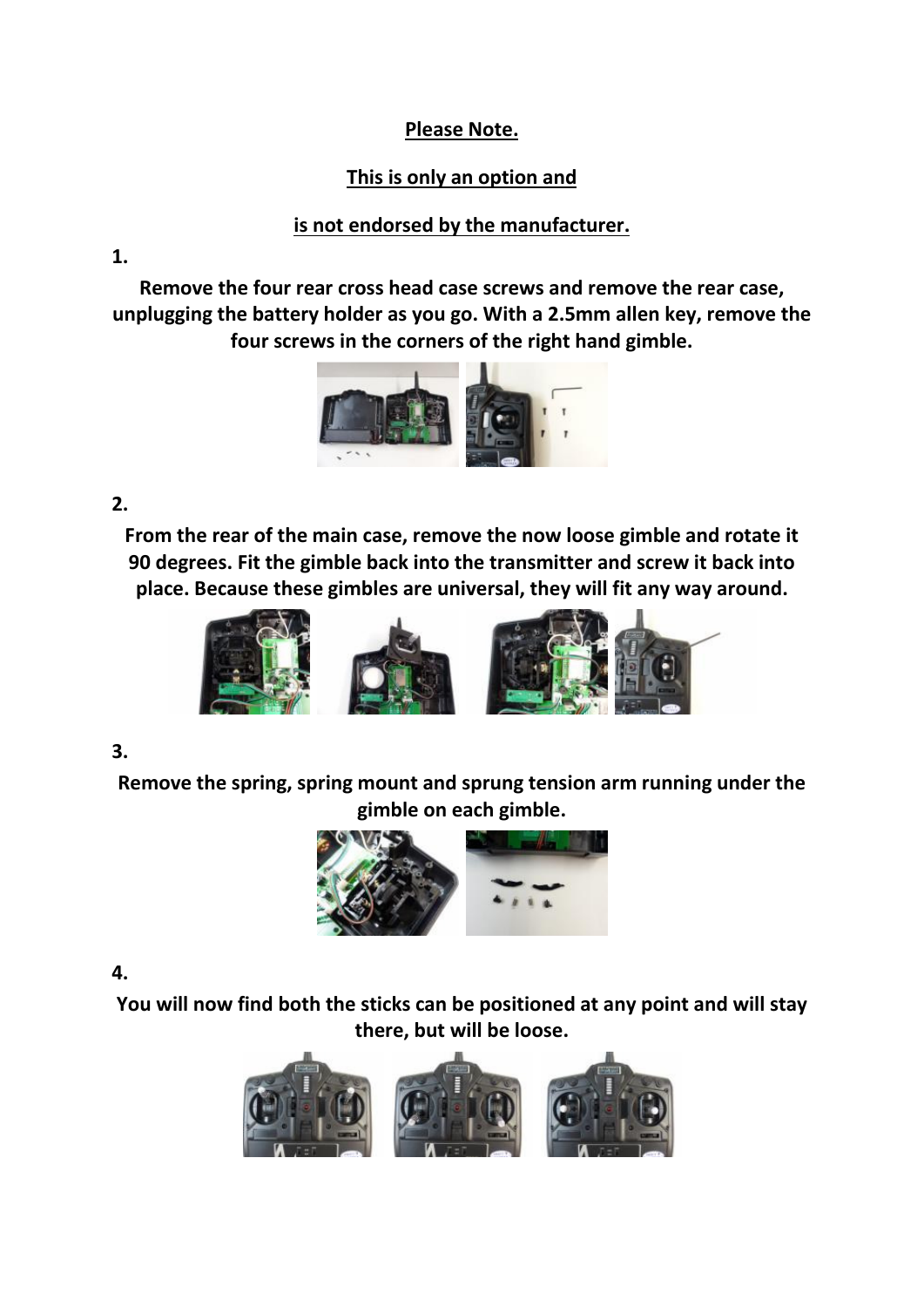**Find two screws that fit nicely into the post hole alongside the rear gimble ratchet. Cut two lengths of 6mm wide stiff metal strip, (we use .7mm brass) about 25mm long. Drill a 2.5mm hole in one end. Screw the strips onto the the top of the posts so that the metal strips are over the gimble ratchets. The strips will be applying a small amount of pressure onto the ratchets giving the transmitter sticks some resistance.**



**6.** 

**Screw the rear case back on and plug the battery box back in.** 

**Your sticks will now stay in any position with the transmitter upright.**

**The left stick can be used for the steam regulator.**

**The right stick can be used for the reverser.** 

**(up for forward, down for reverse).**

# **NO MORE HOLDING STICKS 'IN GEAR'.**



**7.** 

**To add the finishing touch, why not fit one of our transmatter stands for added convenience and ease of use. Will fit most transmitters that have a rear carry bar. The metal bars can also be removed or chopped shorter (may need to rethread to M3 depending on how much you chop off).**